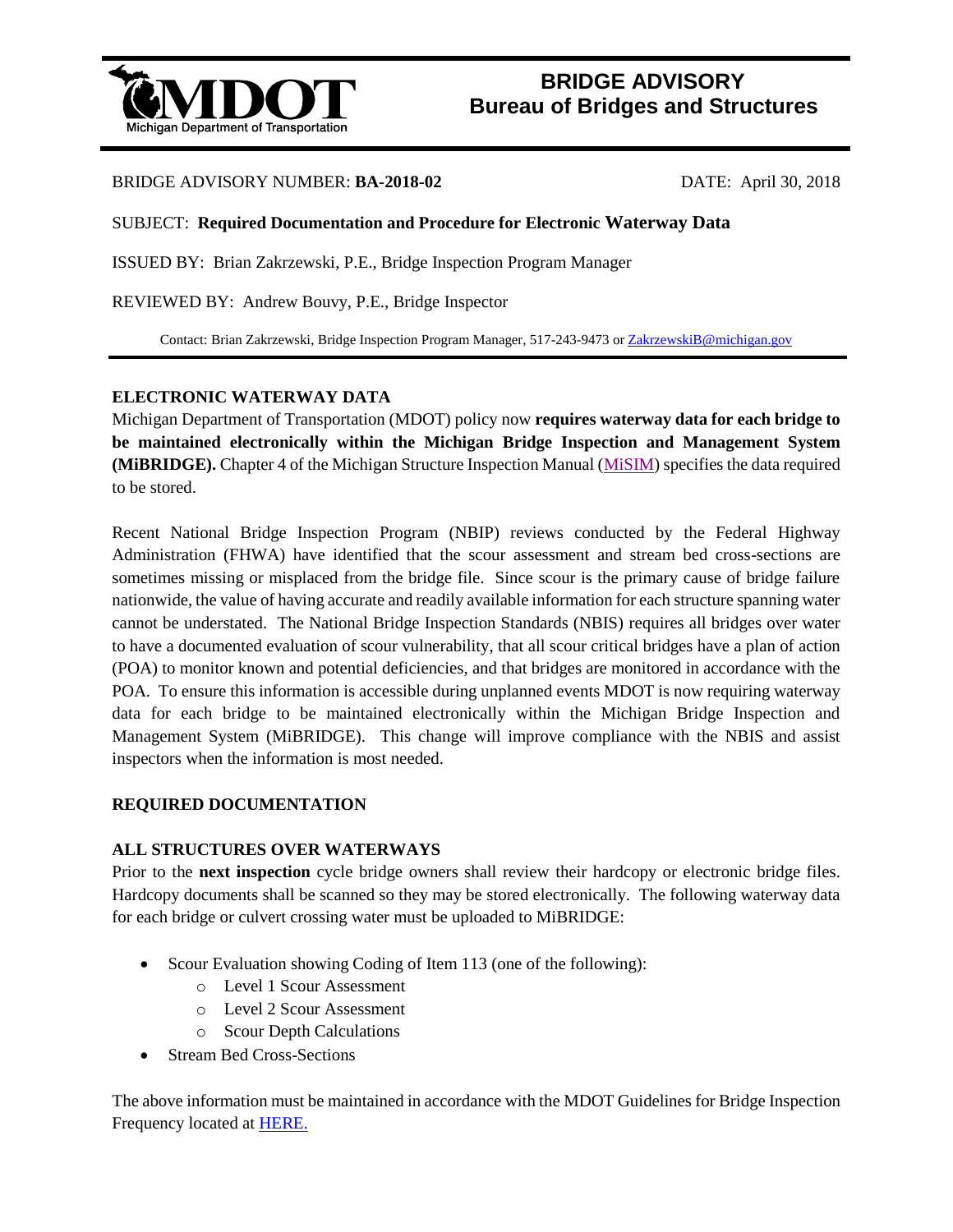If any of the information cannot be located, bridge owners will need to complete the scour evaluation and stream bed cross-sections themselves or contract a consultant to provide them with the information. Scour evaluations must be completed according to Chapter 6 of the MDOT Drainage Manual located [HERE.](https://www.michigan.gov/stormwatermgt/0,1607,7-205--93193--,00.html)  Stream bed cross-sections will need to be completed during relatively warm months when surface waters remain unfrozen so prompt attention to scheduling the work is essential.

#### **SCOUR CRITICAL STRUCTURES**

Once the scour evaluation for all scour critical structures have been located, the POA should be reviewed in MiBRIDGE. Inaccurate or missing information on the POA should be updated to align with information in the bridge file. The POA should also be reviewed at this time to verify that scour monitoring has been performed according to the requirements described in the document. Additional information regarding scour critical bridge responsibilities and monitoring requirements may be accessed in Chapter 6 of the Michigan Structure Inspection Manual located [HERE.](https://www.michigan.gov/mdot/0,4616,7-151-9625_24768_24773_59525-326737--,00.html)

## **INSTRUCTIONS FOR SAVING DOCUMENTS**

The process of saving the necessary documents to MiBRIDGE is simple; however, additional time must be allocated as each applicable bridge must be accessed individually. Access the application at [www.michigan.gov/bridgeinspect.](http://www.michigan.gov/bridgeinspect) If you do not have a username or profile please select the "Help with Access to MiBRIDGE" link located on the webpage.

Upon logging in to MiBRIDGE the default screen will display the Structure Condition Dashboard. Select the appropriate structure to upload files by clicking on the bridge number in blue numerals displayed in the Structure Number column.